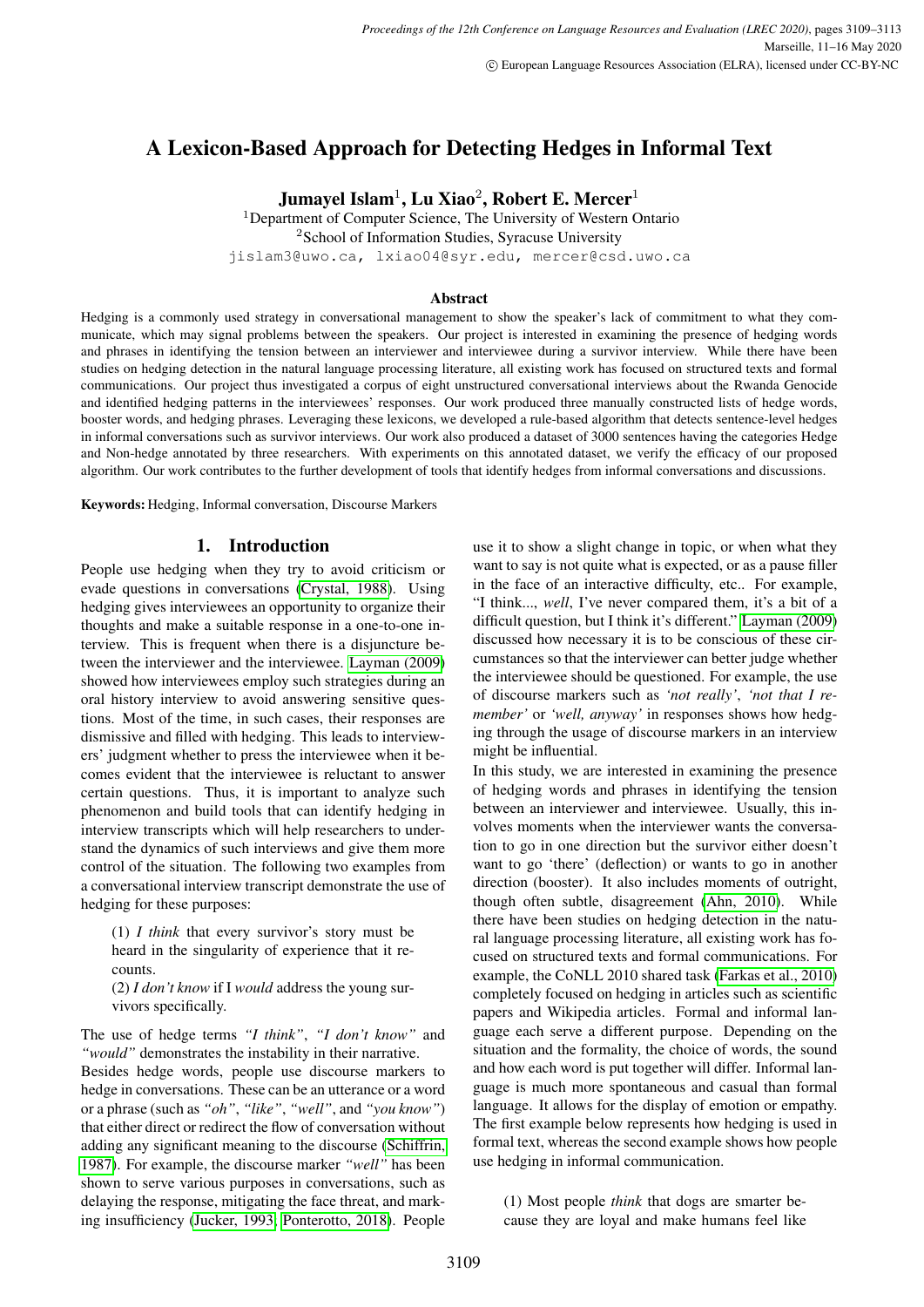the center of the universe. (2) That's a shame, I *think*, it truly is unfortunate, because many resources are left unused in this way.

Hence, we investigated a corpus of eight unstructured conversational interviews about the Rwanda Genocide and identified hedging patterns in the interviewees' responses, as a first step towards a computational tool that automatically identifies hedging in unstructured and informal com-munications. Specifically, we constructed three lists<sup>[1](#page-1-0)</sup> of hedge words, booster words, and hedging phrases, and developed a rule-based algorithm that detects sentence-level hedges in these informal conversations with these lexicons. In the rest of the paper, we first review the related studies about hedging detection. We then present our method as well as the experiment that compared the performance of our approach against the annotations provided by three researchers.

# 2. Related Work

[Light et al. \(2004\)](#page-4-7) constructed a dictionary of hedge cues to identify speculative (hedged) sentences in MEDLINE abstracts. They also used a Support Vector Machine (SVM) as a classifier to determine speculative sentences in the abstracts. [Medlock and Briscoe \(2007\)](#page-4-8) treated the problem of determining speculative sentences as a classification task. Their training samples were collected from biomedical articles. They used single words as feature for their model. [Szarvas \(2008\)](#page-4-9) used the same dataset, but they used bigrams and trigrams instead as features for their maximum entropy model classifier. [Ganter and Strube \(2009\)](#page-4-10) proposed a hedge detection system based on word frequency measures and syntactic patterns of the weasel words in Wikipedia articles. In Özgür [\(2009\)](#page-4-11)'s supervised learning approach, they used various features such as keywords, positional information of the keywords, and the contextual information of the keywords. They also used syntactic structures of the sentence to determine the scope of the hedge cues. [Agarwal and Yu \(2010\)](#page-4-12) used a conditional random field (CRF) algorithm to train models in order to identify hedge cue phrases in biological literature. They performed experiments on the BioScope corpus [\(Szarvas et al., 2008\)](#page-4-13) and showed the efficacy of their model in the biological domain.

The problem of detecting hedges was addressed in the CoNLL 2010 shared task [\(Farkas et al., 2010\)](#page-4-6). However, the datasets that have been used contain only formal texts though. More recently, [Ulinski et al. \(2018\)](#page-4-14) proposed a set of manually constructed rules which allowed them to identify hedged sentences in forum posts in an unsupervised manner. [Theil et al. \(2018\)](#page-4-15) expanded a lexicon of uncertainty trigger words utilizing domain specific wordembedding models and used TF-IDF (Term Frequency - Inverse Document Frequency) for representing features. Their extended lexicon improved the performance of uncertainty detection significantly in financial domain when used with machine learning models. [Ponterotto \(2018\)](#page-4-4) discussed different hedging strategies that have been employed by Barack Obama, the former president of the United States, in political interviews. Through defining hedging-related discursive approaches, they provided a thorough analysis of the president's responses. They discussed hesitation strategies, such as, pauses and repairs *(yes, no)*, restarts *(I won't ... I won't say)* and discourse markers *(anyhow, anyway, I mean)*.

Our review of the relevant literature suggests that most of the works that have been done so far in identifying hedging is on formal communication or structured text. For our work, we focus on identifying such phenomenon in unstructured conversations.

# 3. Methodology

Algorithm [1](#page-1-1) shows the pseudo-code of our rule-based hedging detection algorithm. The algorithm leverages lexicons we compiled for hedge words, discourse markers and booster words.

We used Jaccard distance, complementary to the Jaccard index, to measure the similarity between the discourse markers of our lexicon and phrases from the input sentences. The lower the distance, the more similar the two strings.

<span id="page-1-1"></span>

|     | <b>Algorithm 1 Hedge Detection Algorithm</b>          |
|-----|-------------------------------------------------------|
|     | 1: function ISTRUEHEDGETERM(t)                        |
| 2:  | Rules to disambiguate hedge terms                     |
| 3:  | if t is true hedge term then                          |
| 4:  | return True                                           |
| 5:  | end if                                                |
| 6:  | return False                                          |
|     | $7:$ end function                                     |
|     | 8: function ISHEDGEDSENTENCE(s)                       |
| 9:  | $DM \leftarrow$ List of discourse markers             |
| 10: | $HG \leftarrow List$ of hedge words                   |
| 11: | $P \leftarrow$ List of n-grams from s                 |
| 12: | $B \leftarrow$ List of booster words                  |
| 13: | $status = False$                                      |
| 14: | $JD \leftarrow$ Jaccard Distance                      |
| 15: | for $A$ in $DM$ do                                    |
| 16: | for $B$ in $P$ do                                     |
| 17: | <b>if</b> $1$ - JD(A,B) $\geq$ threshold <b>then</b>  |
| 18: | status = True                                         |
| 19: | end if                                                |
| 20: | end for                                               |
| 21: | end for                                               |
| 22: | for hedge in $HG$ do                                  |
| 23: | s AND ISTRUEHED-<br>if<br>hedge<br>in                 |
|     | <b>GETERM</b> ( $hedge$ ) then                        |
| 24: | $status = True$                                       |
| 25: | end if                                                |
| 26: | end for                                               |
| 27: | for <i>booster</i> in $B$ do                          |
| 28: | <b>if</b> booster in s and booster is preceded by not |
|     | or without then                                       |
| 29: | $status = True$                                       |
| 30: | end if                                                |
| 31: | end for                                               |
| 32: | <b>return</b> status                                  |
|     | 33: end function                                      |

<span id="page-1-0"></span><sup>1</sup> https://github.com/hedging-lrec/resources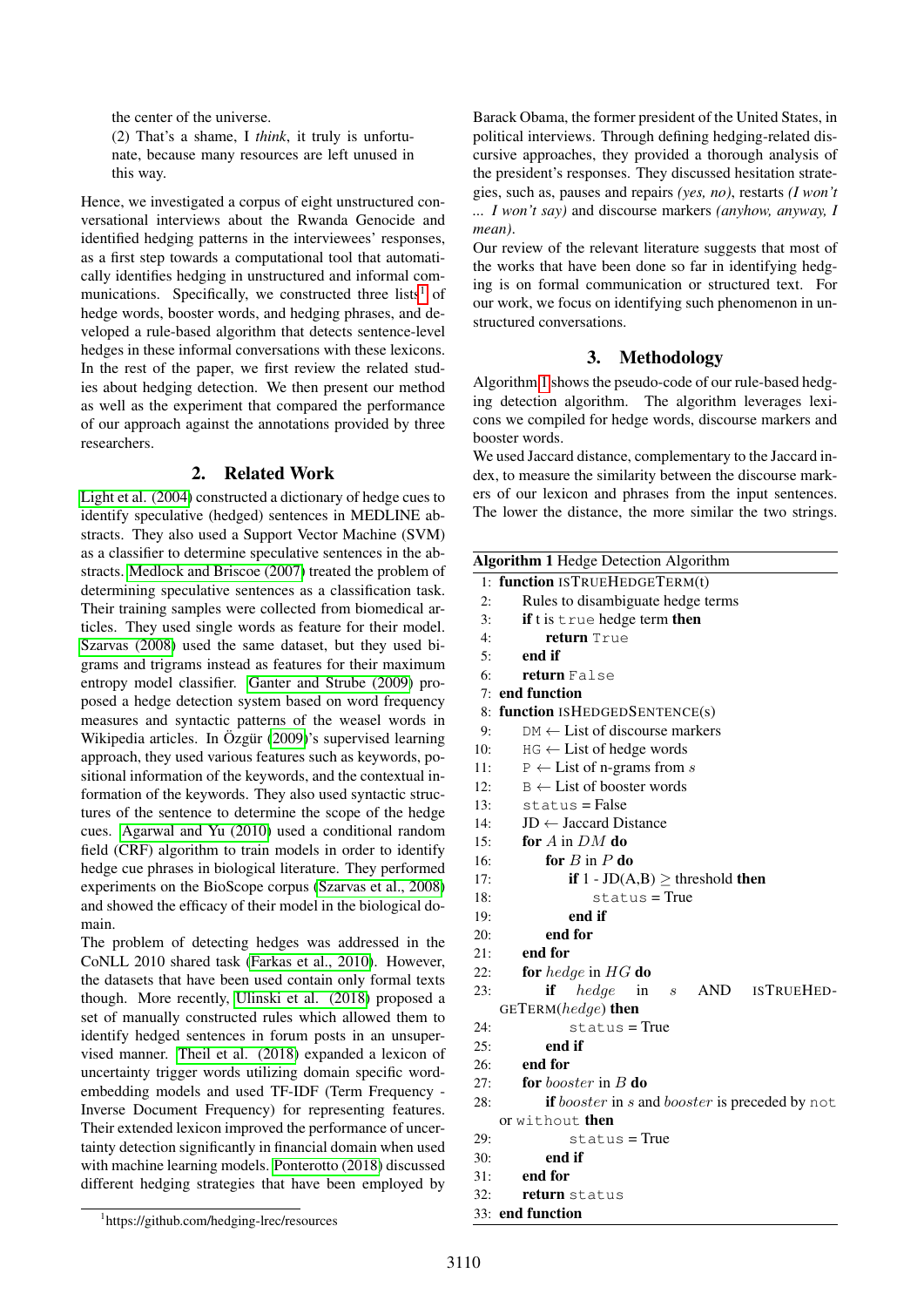We used this measure, shown in Equation [1,](#page-2-0) in our hedge detection algorithm.

<span id="page-2-0"></span>
$$
d_J(P,Q) = 1 - J(P,Q) = \frac{|P \cup Q| - |P \cap Q|}{|P \cup Q|} \tag{1}
$$

Here,  $d_J(P,Q)$  represents Jaccard distance between P and  $Q$ , where  $P$  and  $Q$  are sets of words. We experimented with a number of thresholds between 0 and 1 in order to decide whether a discourse marker is similar enough with a phrase. We achieved the highest F1-scores when the threshold was set between 0.78 and 0.81.

Hedge words. We compiled a list of 76 potential hedge words. Words that reflect the speaker/writer's mental state or internal actions are known as epistemic words. We included different epistemic words in our hedge words lexicon that show their hedging act, such as verbs *(suppose, think, presume)*, adverbs *(arguably, barely, seemingly)*, adjectives *(unlikely, unsure, unclear)* and modal verbs *(might, maybe)*. With epistemic modality, a speaker's level of confidence on his/her proposition can be determined. We also included various approximators such as *(generally, usually)* in the lexicon.

Hedge words that are composed of multiple words are simply called multi-word hedges. For example, the sentence *"In my view*, this attitude produced through social discourse can also change things within families." shows how the multi-word hedge can be used during conversations. The phrase *"in my view"* acts as an important indicator of hedging here. The words *"in"*, *"my"* and *"view"* though can not show any hedging when used independently.

Discourse markers. As discussed in the introduction section, people also use discourse markers when hedging in conversations. These markers have a variety of functions. For example, when making an unexpected contrast (*even though; despite the fact that*), making a contrast between two separate things, people, ideas, etc. (*anyway; however; rather)*, clarifying and re-stating (*in other words; in a sense; I mean*), to change topic or return to the topic (*well, anyway*) or indicating a difference of opinion (*yes, but*). We constructed a list of such discourse markers.

Boosting words. Boosting, using terms such as *absolutely*, *clearly* and *obviously*, is a communicative strategy for expressing a firm commitment to statements. Holmes [\(Holmes, 1984\)](#page-4-16) provides an early definition of boosting. According to him, "Boosting involves expressing degrees of commitment or seriousness of intention (p. 347)". It allows speakers to express their proposition with confidence and shows their commitment to statements. It also restricts the negotiating space available to the hearer. Boosting plays a vital role in creating conversational solidarity [\(Holmes,](#page-4-16) [1984\)](#page-4-16) and in constructing an authoritative persona in interviews [\(He, 1993\)](#page-4-17). Interestingly, if booster words are preceded by negation words such as *"not"*, or *"without"*, they can act as hedges. For example, "I'm still *not sure* if I would go back, I don't know what it would be like." Here, *"sure"* is a booster word. However, since it is preceded by a negation word *"not"*, it changes the meaning completely. We handle this kind of situation in our proposed algorithm by compiling and including a list of booster words in the algorithm.

Rules for Disambiguation. Hedging disambiguation is an important part of our algorithm, as some commonly used hedge terms in the conversational interviews have nonhedge senses as well. We apply rules to disambiguate these terms based on the syntactic structure of the sentences. Our rules are an extension and modification of the set of rules proposed by [\(Ulinski et al., 2018\)](#page-4-14). We used the Stanford CoreNLP [\(Manning et al., 2014\)](#page-4-18) parser to parse the sen-tences<sup>[2](#page-2-1)</sup>. What follows is a brief analysis of some of the rules used in our study with examples derived from our interview datasets.

Hedge Term: Feel, Suggest, Believe, Consider, Doubt, Guess, Hope

*Rule:* If token *t* is (i) a *root* word, (ii) has the part-of-speech *VB\** and (iii) has an *nsubj* (nominal subject) dependency with the dependent token being a first person pronoun *(i, we)*, *t* is a hedge, otherwise, it is a non-hedge.

*Hedge:* I don't think it's been a failure, but I hope that I'm on the right track.

*Non-hedge:* I'm still living with it, but without hope that I would find anyone.

#### Hedge Term: Think

*Rule:* If token *t* is followed by a token with part-of-speech *IN*, *t* is a non-hedge, otherwise, hedge.

*Hedge:* I think it's difficult to make generalizations about this kind of relationships.

*Non-hedge:* Even if it's difficult, I always say, think about your children.

#### Hedge Term: Assume

*Rule:* If token *t* has a *ccomp* (clausal complement) dependent, *t* is a hedge, otherwise, non-hedge.

*Hedge:* I **assume** they were responsible for this.

*Non-hedge:* They have assumed the role of parents and are doing their best to fulfill it.

#### Hedge Term: Suppose

*Rule:* If token *t* has an *xcomp* (open clausal complement) dependent *d* and *d* has a mark dependent *to*, *t* is a nonhedge, otherwise, it is a hedge.

*Hedge:* I suppose he was present during the discussion. *Non-hedge:* I could see that they were skewing the real truth, the one they are supposed to tell me.

#### Hedge Term: Tend

*Rule:* If token *t* has an *xcomp* (open clausal complement) dependent, *t* is a hedge, otherwise, it is a non-hedge.

*Hedge:* We tend to never forget.

*Non-hedge:* All political institutions tended toward despotism.

#### Hedge Term: Appear

*Rule:* If token *t* has a *ccomp* (clausal complement) or *xcomp* (open clausal complement) dependent, *t* is a hedge, otherwise, it is a non-hedge.

*Hedge:* It appears that there were people who wanted to attack the school and that the nuns knew that beforehand.

*Non-hedge:* I had to do all I could to appear like an old lady, like someone who has no life, someone of no interest to you.

#### Hedge Term: Likely

<span id="page-2-1"></span><sup>2</sup> https://stanfordnlp.github.io/CoreNLP/download.html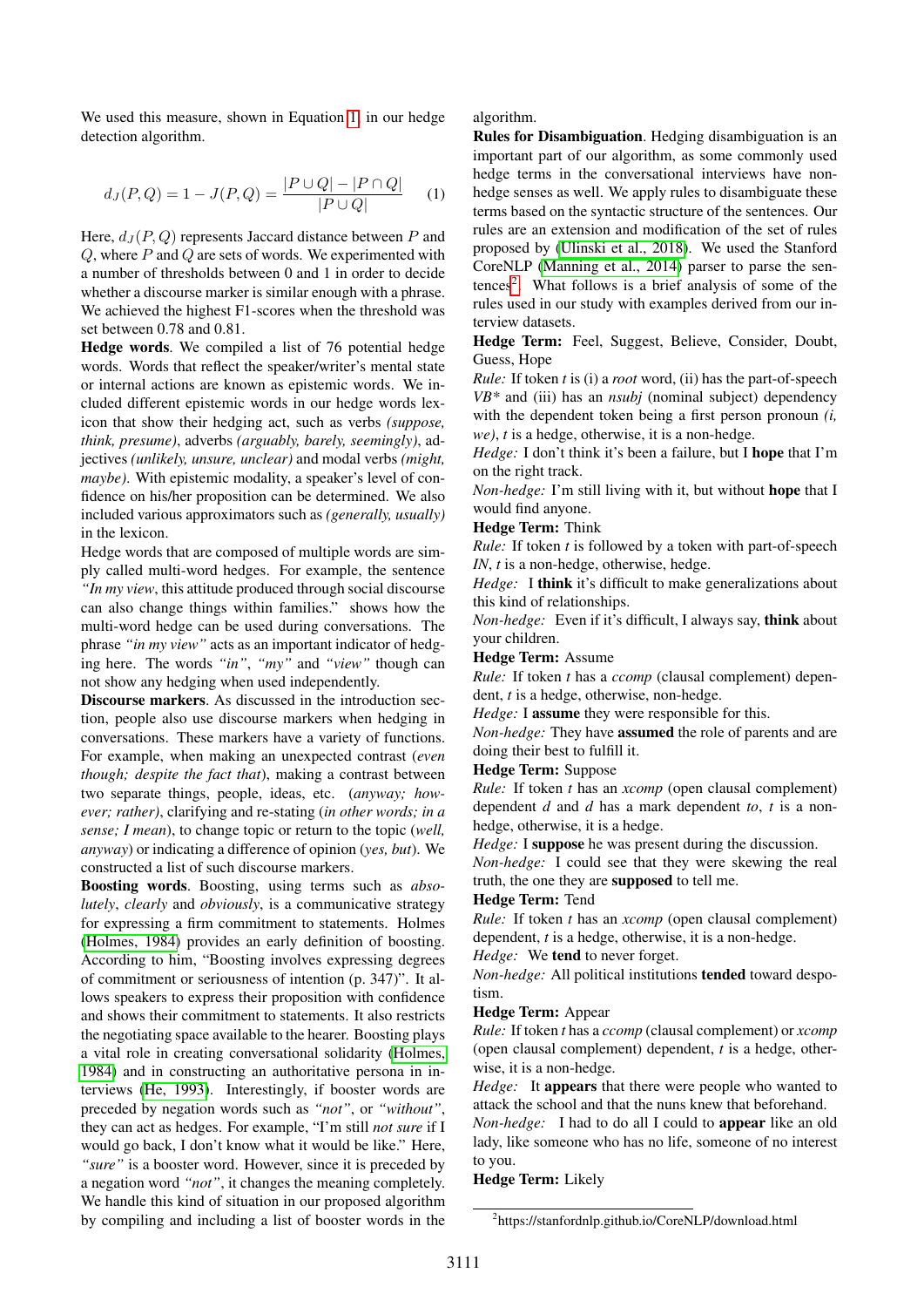*Rule:* If token *t* has relation amid with its head *h* and *h* has part of speech *N\**, *t* is a non-hedge, otherwise, it is a hedge. *Hedge:* They will likely visit us in the future.

*Non-hedge:* He is a fine, likely young man.

#### Hedge Term: Should

*Rule:* If token *t* has relation *aux* with its head *h* and *h* has dependent *have*, *t* is a non-hedge, otherwise, it is a hedge. *Hedge:* That's precisely the message that should be sent to people who label others, isn't it?

*Non-hedge:* They should have been more careful.

# Hedge Term: Rather

*Rule:* If token *t* is followed by token *than*, *t* is a non-hedge, otherwise, it is a hedge.

*Hedge:* I never had the opportunity to go, but i know people who have gone and who came back rather depressed.

*Non-hedge:* He would have protected his flock rather than shoot at them.

# 4. Experiments

# 4.1. Data

We collected our data from the living archives of Rwandan exiles and genocide survivors in Canada<sup>[3](#page-3-0)</sup>. The life story interviews, which vary in duration from ninety minutes to twelve hours, were recorded between 2007 and 2012, by the Montreal Life Stories project, a COHDS-based partnership project that recorded 500 life stories of Montrealers displaced by war, genocide and other human rights violations. The digital repository contains those life stories of Rwandan genocide survivors and has been made publicly accessible for the researchers. In this study, we worked with eight transcribed interviews which are translated into English.

One of the main limitations in this study is the lack of readily available annotated data for model evaluation. In order to rectify this limitation, we randomly collected 3,000 sentences from the translated interviews and three researchers annotated the sentences as either hedged or non-hedged sentences independently. We understand that the amount of annotated data is not huge. However, it needs to be realized that we are constrained by resources and the process of annotation is time consuming.

# 4.2. Results

As the existing hedging detection techniques have focused on structured texts and formal communications, we anticipated that they would not perform well with informal conversations and discussions. Hence, we took the effort of developing this rule-based algorithm. The data used for our experiments consists of samples from eight annotated interview transcripts. We compared the performance of our algorithm with the annotated dataset through two different tasks. In the first task, we used a voting system to determine the final annotation of a sentence. If at least two out of the three annotators agreed on a label, we picked that label as the final label for that particular sentence. This produced 247 hedged sentences and 2,753 non-hedged sentences. With this "gold standard", we calculated the precision, recall, and F1-score of our algorithm. As we can see

|           | P    | R    | F1   |
|-----------|------|------|------|
| Hedge     | 32.1 | 88.3 | 47.0 |
| Non-hedge | 98.7 | 83.2 | 90.3 |
| Avg       | 65.4 | 85.8 | 68.7 |

<span id="page-3-1"></span>Table 1: Results (in %) of our hedge detection algorithm in comparison with the 3 annotations where we used majority voting to finalize the label.

in Table [1,](#page-3-1) our algorithm achieved a precision of 32.1%, a recall of 88.3% and a F1-score of 47.0% for the category Hedge and a precision of 98.7%, a recall of 83.2% and a F1-score of 90.3% for the category Non-hedge.

Acknowledging the fact that, the concept of hedging is subjective, we considered another scenario in the comparison - a sentence is tagged as hedged if any of the researchers annotated it as such. This produced 604 hedged sentences and 2,396 non-hedged sentences. Our interest is to examine whether the algorithm is able to identify all possible hedged sentences from the dataset. As we can see in Table [2,](#page-3-2) our tool achieved a precision of 57.6%, a recall of 64.9% and a F1-score of 61.0% for the category Hedge and a precision of 90.9%, a recall of 87.9% and a F1-score of 89.4% for the category Non-hedge.

Our dataset is very imbalanced, that is, there are over ten times more non-hedged sentences than hedged sentences. This affected the performance greatly, especially the precision of non-hedged sentences. The relatively much higher recall of the hedge sentences implies that when people hedge these lexicons cover the language features they tend to use when hedge. On the other hand, the low precision of the hedged sentences, in both evaluation measures (Table [1](#page-3-1) and Table [2\)](#page-3-2), suggests that in this one-to-one unstructured interview context, the use of discourse markers or hedge words may be for purposes other than hedging and cue disambiguation is a reasonable next step to improve the performance.

|           | P    | R    | F1   |
|-----------|------|------|------|
| Hedge     | 57.6 | 64.9 | 61.0 |
| Non-hedge | 90.9 | 87.9 | 89.4 |
| Avg       | 74.3 | 76.4 | 75.2 |

<span id="page-3-2"></span>Table 2: Results (in %) of our hedge detection algorithm in comparison with the 3 annotations where we provide the label "Hedge" for a sentence if at least one of the annotators tagged the sentence having that category.

# 5. Conclusion and Future Work

Hedging plays an important part in conversational management. To help identify hedging in informal communications, we constructed lexicons for hedge words, discourse markers and booster words. We also discussed rules to handle ambiguous hedge terms. With the 3,000 annotated sentences, we evaluated the performance of our hedging detection tool. We will also annotate more sentences in informal conversations for further testing and validation. We also

<span id="page-3-0"></span><sup>3</sup> http://livingarchivesvivantes.org/